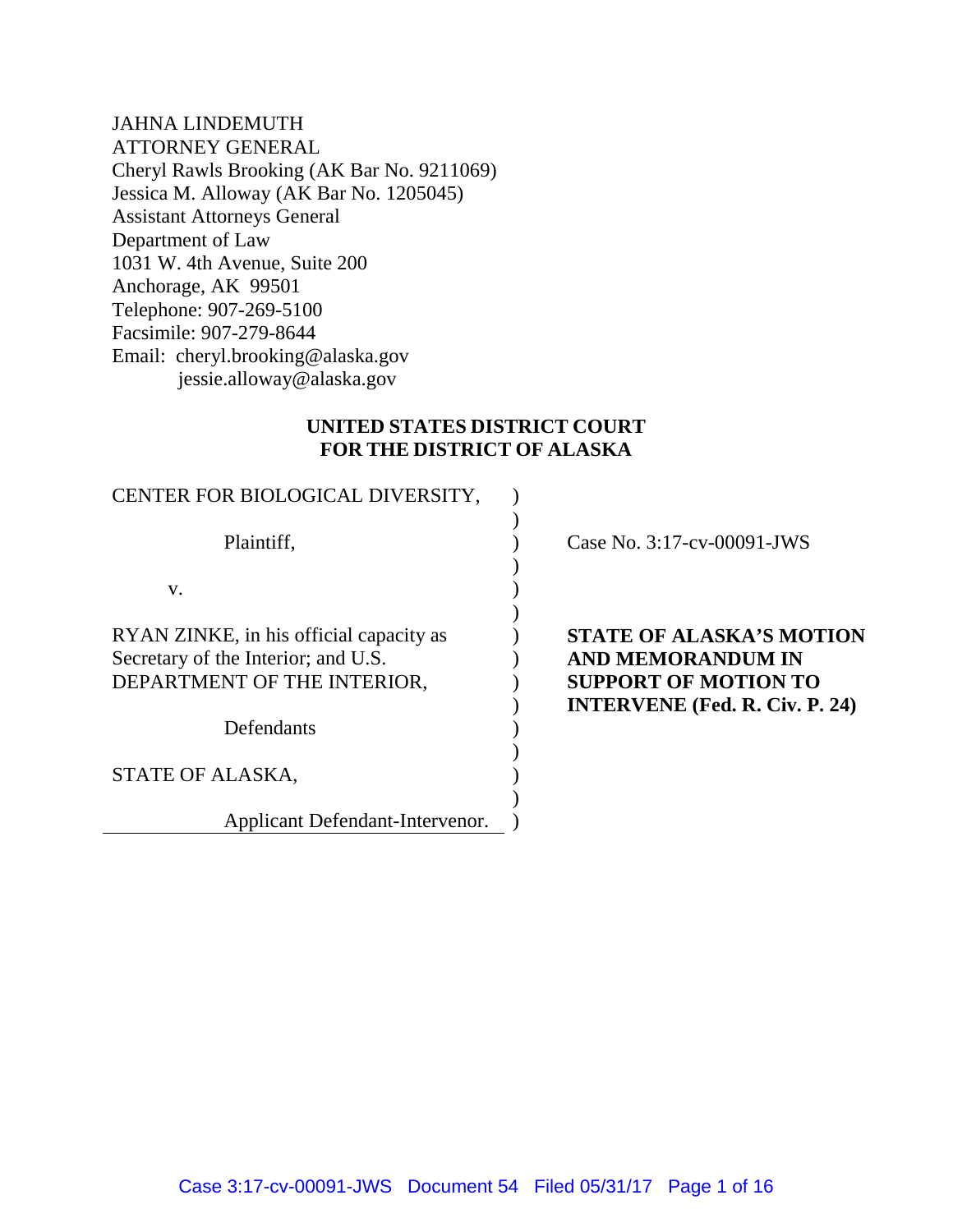#### **INTRODUCTION**

On April 20, 2017, the Center for Biological Diversity ("CBD") filed this lawsuit challenging the validity of the Congressional Review Act ("CRA").<sup>[1](#page-1-0)</sup> Specifically, the lawsuit challenges action taken by Congress and the President under the CRA to revoke hunting regulations adopted by the Fish and Wildlife Service restricting hunting on National Wildlife Refuges within the State of Alaska, ("FWS Rule"),

81 Fed. Reg. 52,248 (August 5, 2016).

Action was taken by the House of Representatives and the Senate, and the joint resolution (HJR 69) was signed by the President to become law as Pub. L. No. 115-120, 131 Stat. 86. This law revoked the FWS Rule and, under the terms of the CRA, the agency is prevented from adopting a substantially similar rule.

The State of Alaska ("State" or "Alaska") has the authority to manage and protect wildlife within its borders, including on federal lands, except to the extent expressly preempted by Congress when acting under Constitutional grants of authority to the federal agencies.[2](#page-1-1) The United States Fish and Wildlife Service ("FWS") Rule exceeded FWS authority and would have invalidated certain hunting methods and means authorized by the Alaska Board of Game. Alaska opposed the FWS Rule and supported use of the CRA to revoke the FWS Rule. Alaska has an interest in this lawsuit to maintain

*CBD v. Zinke, et al.* **Case No. 3:17-cv-00091-JWS** State of Alaska's Mot. and Mem. in Support of Mot. to Intervene Page 2 of 16 Case 3:17-cv-00091-JWS Document 54 Filed 05/31/17 Page 2 of 16

<span id="page-1-0"></span> $^{1}$  5 U.S.C. §§ 801–808.

<span id="page-1-1"></span><sup>2</sup> *Hughes v. Oklahoma*, 441 U.S. 322 (1979); *Kleppe v. New Mexico*, 426 U.S. 529, 545 (1976); *Geer v. Connecticut*, 161 U.S. 519, 528 (1896), *overruled on other grounds by Hughes*, 441 U.S. at 322; 43 C.F.R. § 24.3(a).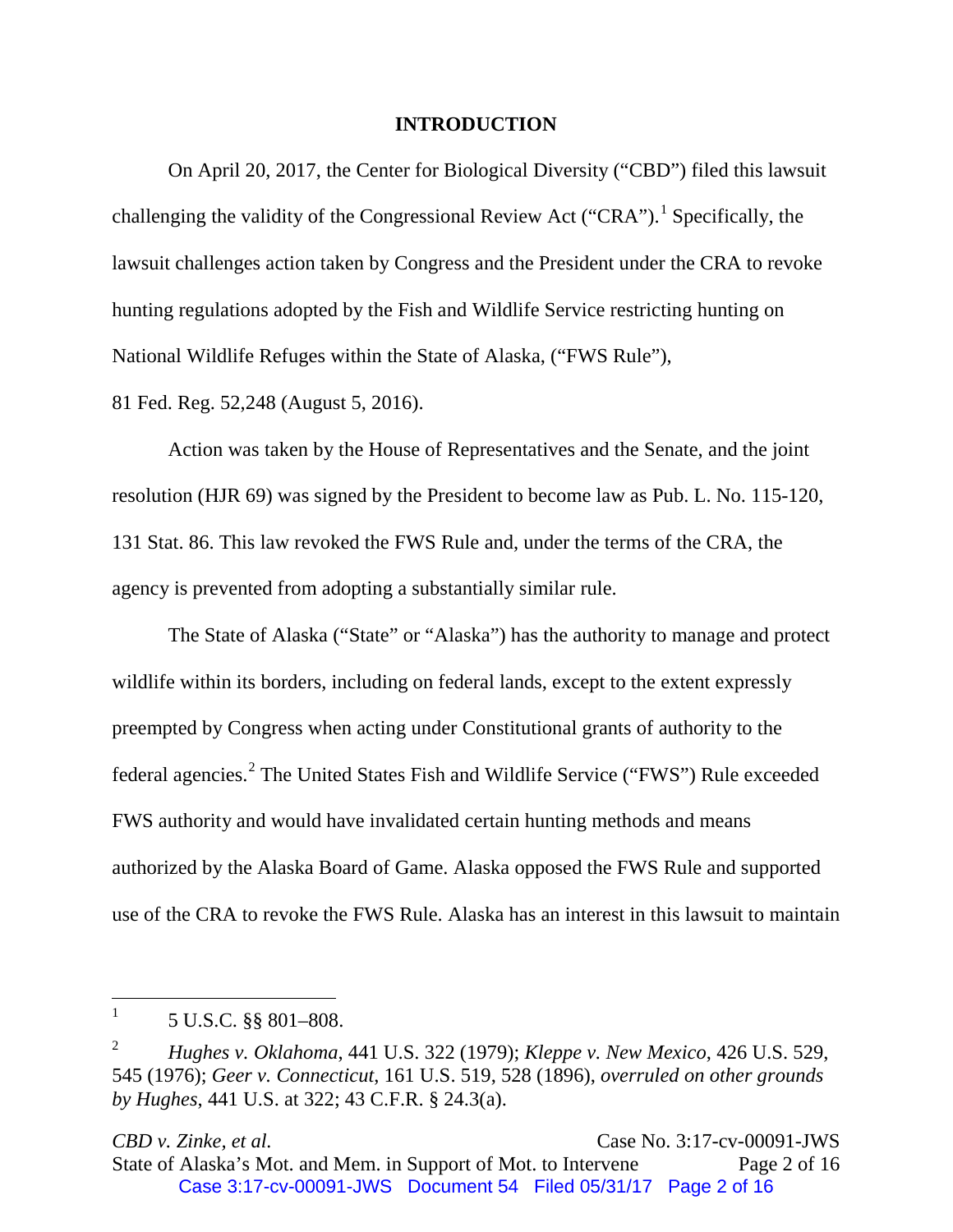its authority to manage wildlife (both predator and prey) for sustained yield, and to continue to regulate hunting methods and means throughout the state.

Alaska seeks to fully participate in all proceedings in this case to protect the State's sovereign interest in the independent management of its wildlife, including regulating hunting methods and means, and to protect subsistence uses, a way of life that is vital to many Alaskans. These interests would be significantly impacted by the rulings requested by CBD.

Alaska asks for entry of an Order granting Alaska leave to intervene in this dispute as a matter of right under Fed. R. Civ. P. 24(a)(2). Alternatively, Alaska asks for entry of an Order granting Alaska permissive leave to intervene under Rule 24(b). This Motion is supported by the Declarations of Bruce Dale and Hazel Nelson. Neither Plaintiffs nor Defendants take a position on this motion. Intervenor applicants do not oppose this motion.

#### **BACKGROUND**

As stated above, Alaska asserts authority to manage and protect wildlife within the state, including on federal land, except to the extent expressly preempted by federal law. The FWS, as a federal land management agency within the Department of the Interior, must abide by that established principle of law which is also articulated in Department regulations: "In general the States possess broad trustee and police powers over fish and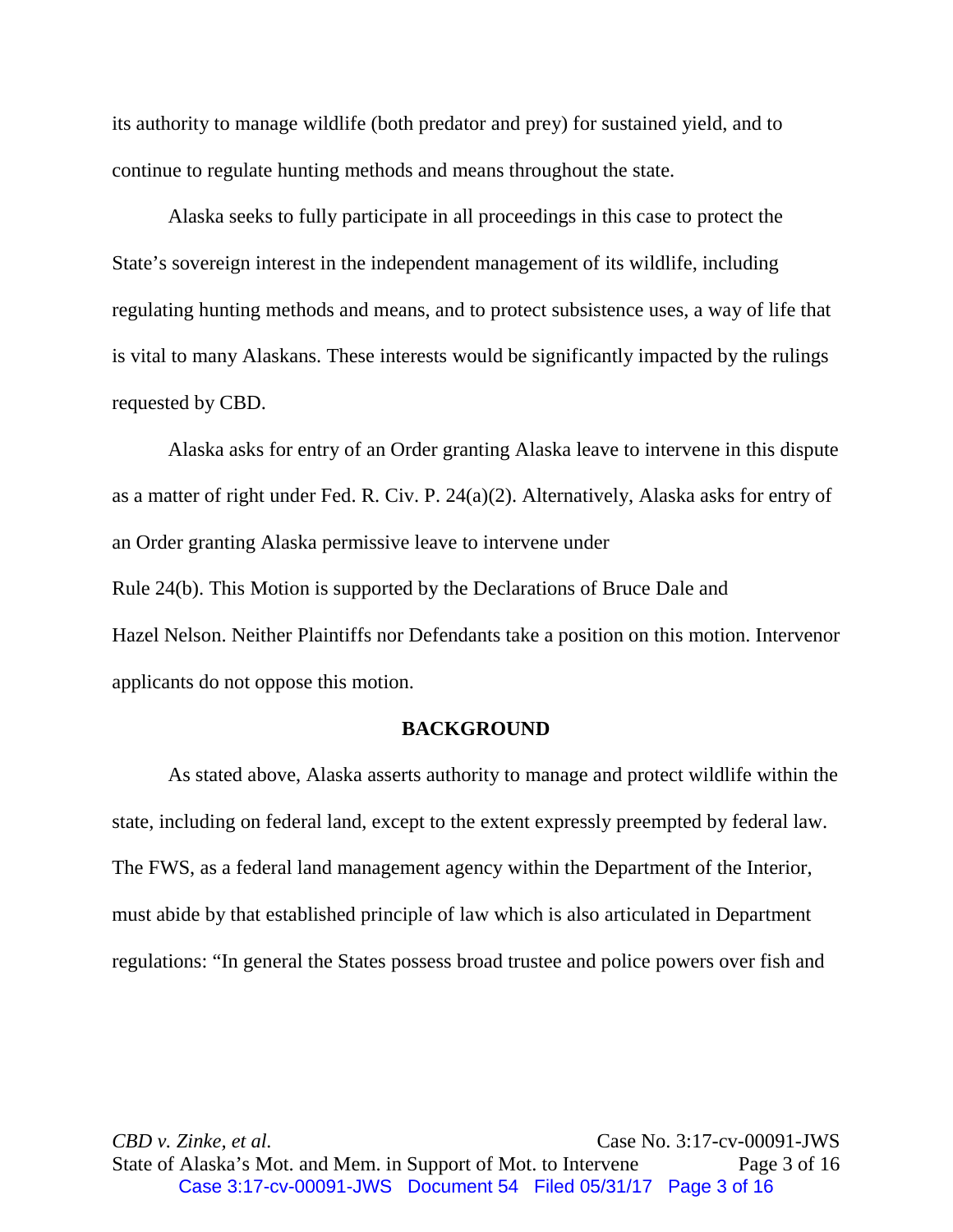wildlife within their borders, including fish and wildlife found on Federal lands within a State."<sup>[3](#page-3-0)</sup>

Exercising its authority, Alaska, through its Board of Game, adopts regulations governing the methods and means for taking wildlife.[4](#page-3-1) Special emphasis is placed on the use of wildlife determined to have a customary and traditional use for subsistence purposes.[5](#page-3-2)

The FWS Rule would have restricted certain methods and means for taking predators on Refuges. Contrary to statements made in a press release published by CBD on the day this lawsuit was filed, Alaska's regulations do not allow hunters to disturb wolf dens, nor do Alaska's regulations allow hunters to shoot wolves and bears from aircraft.

A joint resolution of disapproval under the CRA must simply say that the agency's new rule "shall have no force or effect."[6](#page-3-3) If a majority of both chambers pass a CRA disapproval resolution, it is sent to the President for signature or veto. This process is consistent with the bicameralism and presentment requirements for passing laws as confirmed by the Supreme Court in *INS v. Chadha*. *[7](#page-3-4)* If the President signs the disapproval resolution (or Congress overrides a presidential veto), the agency rule is repealed. If the

*CBD v. Zinke, et al.* **Case No. 3:17-cv-00091-JWS** State of Alaska's Mot. and Mem. in Support of Mot. to Intervene Page 4 of 16 Case 3:17-cv-00091-JWS Document 54 Filed 05/31/17 Page 4 of 16

<span id="page-3-0"></span> $3 \text{ } 43 \text{ C.F.R. } § 24.3(a).$ 

<span id="page-3-1"></span> $4^4$  5 AAC 84, 5 AAC 85, 5 AAC 92.

<span id="page-3-2"></span><sup>5</sup> *Id.*, and AS 16.05.258, 5 AAC 99.

<span id="page-3-3"></span> $6$  5 U.S.C. § 802(a). ("That Congress disapproves the rule submitted by the  $\frac{1}{2}$ relating to \_\_\_\_\_\_\_\_, and such rule shall have no force or effect.").

<span id="page-3-4"></span><sup>7</sup> 462 U.S. 919, 946-951 (1983).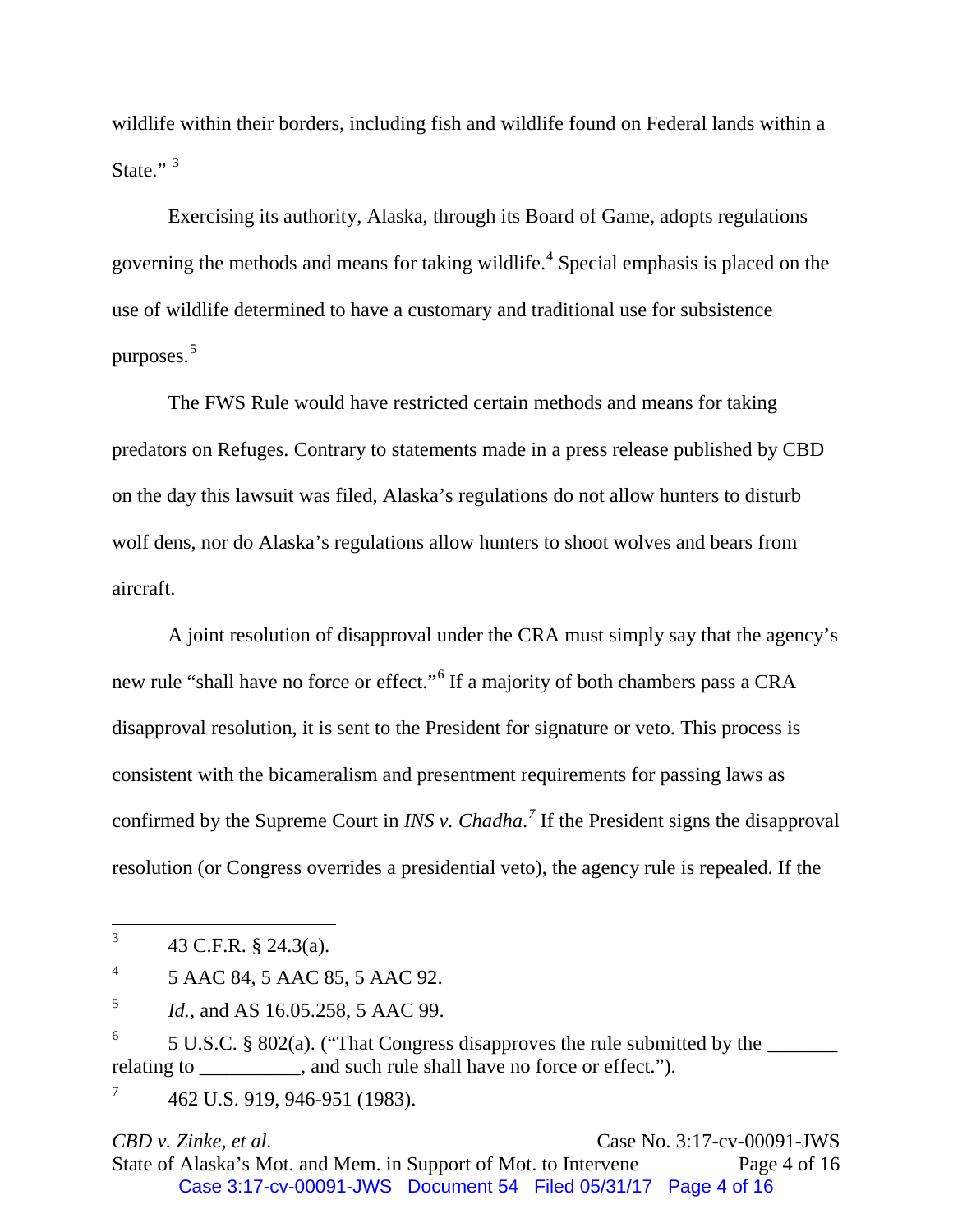rule had previously taken effect (as with the FWS Rule), it "shall be treated as though such rule had never taken effect."<sup>[8](#page-4-0)</sup>

The CRA also provides that once Congress repeals a rule using this process, the rule "may not be reissued in substantially the same form, and a new rule that is substantially the same as such a rule may not be issued, unless the reissued or new rule is specifically authorized by a law enacted after the date of the joint resolution disapproving the original rule."<sup>[9](#page-4-1)</sup>

HJR 69 was introduced in the House in February 2017. After passing the House on February 16, 2017 and Senate on March 21, 2017, it was signed by the President on April 2, 2017 and became Pub. L. 115-20. The FWS Rule is revoked and shall be treated as if it had never taken effect.

CBD filed this lawsuit on April 20, 2017 alleging two counts. The first count is a constitutional challenge, alleging that the CRA's prohibition on future rulemaking "in substantially the same form" as a nullified regulation unconstitutionally infringes on the executive branch in violation of the separation of powers. The second count is a statutory challenge, alleging that the CRA does not permit congressional disapproval of hunting regulations — which fall within the exception to the CRA's effective date provision during a new session of Congress.

<span id="page-4-0"></span> $8^8$  5 U.S.C. § 801(f).

<span id="page-4-1"></span><sup>9</sup> 5 U.S.C. § 801(b)(2).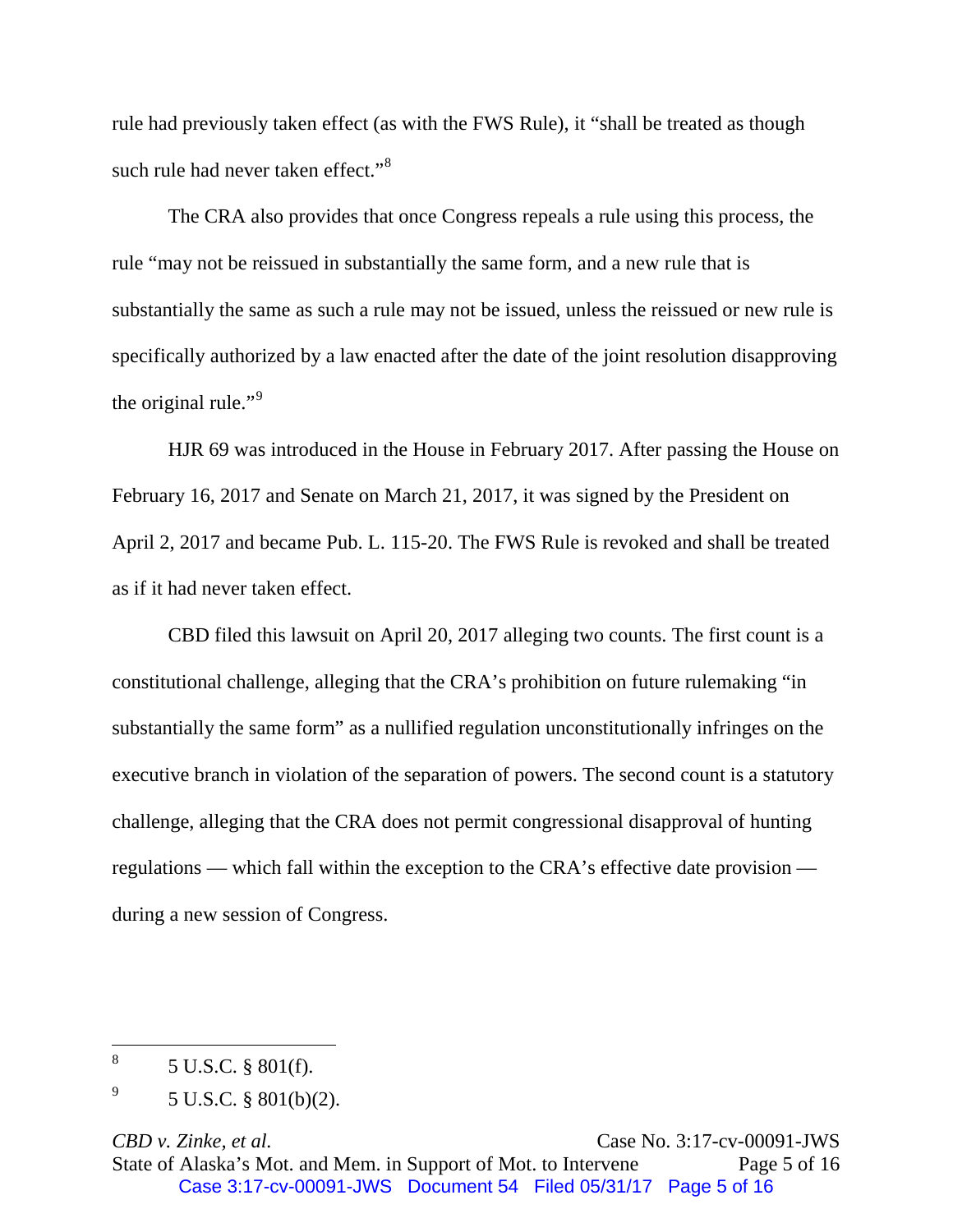#### **ARGUMENT**

### **I. Alaska may intervene as a matter of right (Fed. R. Civ. P. 24(a)).**

The Court must permit Alaska to intervene if Alaska submits a timely motion to intervene and "claims an interest relating to the property or transaction that is the subject of the action, and is so situated that disposing of the action may as a practical matter impair or impede the movant's ability to protect its interest, unless existing parties adequately represent that interest."<sup>[10](#page-5-0)</sup> This rule is construed "broadly in favor of proposed intervenors."[11](#page-5-1) A "prospective intervenor 'has a sufficient interest for intervention purposes if it will suffer a practical impairment of its interests as a result of the pending litigation." $^{12}$  $^{12}$  $^{12}$ 

The Ninth Circuit recognizes a four-part test for intervention as a matter of right:

(1) The application for intervention must be timely;

(2) The applicant must have a "significantly protectable" interest relating to the property or transaction that is the subject of the action;

(3) The applicant must be so situated that the disposition of the action may, as a practical matter, impair or impede the applicant's ability to protect that interest; and

**CBD** *v. Zinke, et al.* **Case No. 3:17-cv-00091-JWS** State of Alaska's Mot. and Mem. in Support of Mot. to Intervene Page 6 of 16 Case 3:17-cv-00091-JWS Document 54 Filed 05/31/17 Page 6 of 16

<span id="page-5-0"></span> $^{10}$  Fed. R. Civ. P. 24(a)(2).

<span id="page-5-1"></span><sup>11</sup> *Wilderness Soc'y v. U.S. Forest Service*, 630 F.3d 1173, 1179 (9th Cir. 2011) (*en banc*) (quoting *United States v. City of Los Angeles*, 288 F.3d 391, 397 (9th Cir. 2002)).

<span id="page-5-2"></span><sup>12</sup> *Id*. (quoting *California ex rel. Lockyer v. United States*, 450 F.3d 436, 441 (9th Cir. 2006)).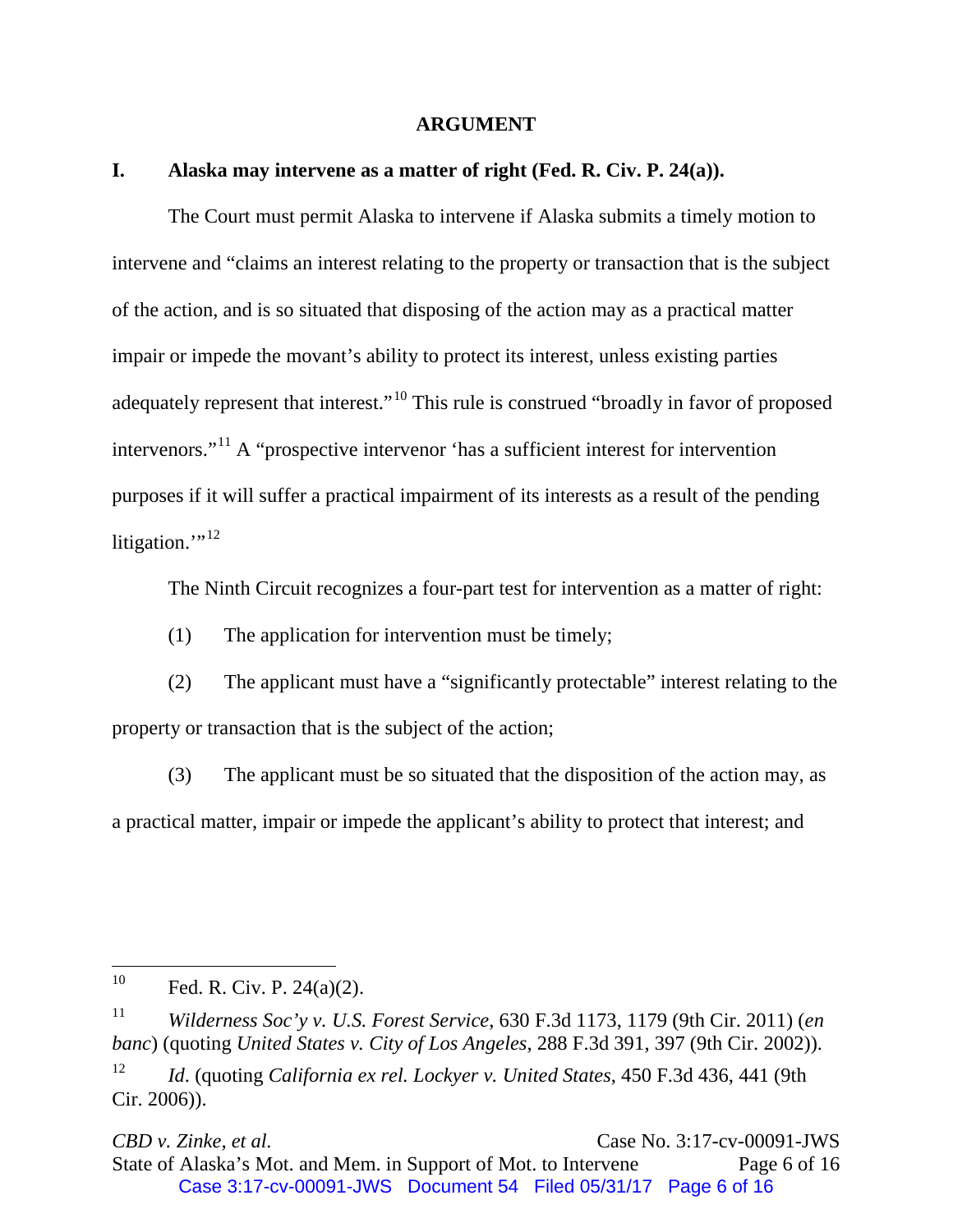(4) The applicant's interest must be inadequately represented by the existing parties in the lawsuit. $^{13}$  $^{13}$  $^{13}$ 

### **A. Alaska's motion to intervene is timely.**

The Court will consider three factors in determining whether a motion to intervene is timely: (1) the stage of the proceedings, (2) prejudice to existing parties, and (3) the reason for delay in moving to intervene.<sup>[14](#page-6-1)</sup> Prejudice to existing parties is the most important timeliness consideration.<sup>[15](#page-6-2)</sup>

This Motion is filed within weeks after the lawsuit was initiated. No responsive pleadings have been filed. At this early stage of the proceedings, there was no delay in seeking intervention and Alaska's intervention will not prejudice existing parties.

## **B. Alaska has a significantly protectable interest in the subject matter of the action.**

The second element for intervention as a matter of right requires that the proposed intervenor demonstrates a "significantly protectable interest" by showing that "the injunctive relief sought by the plaintiffs will have direct, immediate, and harmful effects upon [its] legally protectable interest."<sup>[16](#page-6-3)</sup> The Ninth Circuit applies this broad interest criterion to involve "as many apparently concerned persons as is compatible with efficiency and due process."<sup>[17](#page-6-4)</sup> It is generally enough that the interest asserted is

**CBD** *v. Zinke, et al.* **Case No. 3:17-cv-00091-JWS** State of Alaska's Mot. and Mem. in Support of Mot. to Intervene Page 7 of 16 Case 3:17-cv-00091-JWS Document 54 Filed 05/31/17 Page 7 of 16

<span id="page-6-0"></span> <sup>13</sup> *Wilderness Soc'y*, 630 F.3d at 1177; Fed. R. Civ. P. 24(a).

<span id="page-6-1"></span><sup>14</sup> *United States v. Alisal Water Corp.*, 370 F.3d 915, 921 (9th Cir. 2004).

<span id="page-6-2"></span><sup>15</sup> *United States v. Oregon*, 745 F.2d 550, 552 (9th Cir. 1984).

<span id="page-6-3"></span><sup>16</sup> *Sw. Ctr. for Biological Diversity v. Berg*, 268 F.3d 810, 818 (9th Cir. 2001).

<span id="page-6-4"></span><sup>17</sup> *County of Fresno v. Andrus*, 622 F.2d 436, 438 (9th Cir. 1980) (citation omitted);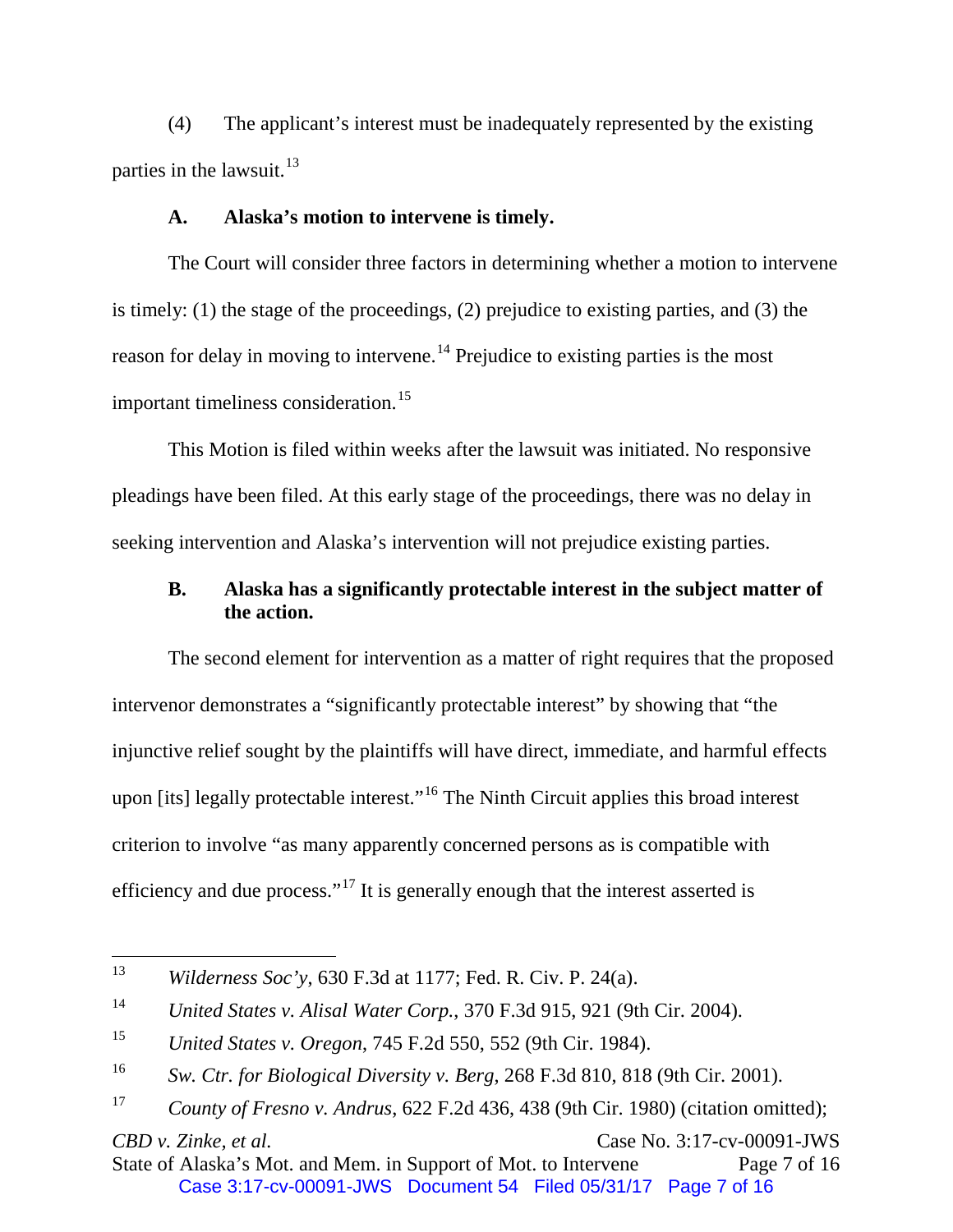protectable under some law and that there is a relationship between the protected interest and the claims at issue.<sup>[18](#page-7-0)</sup>

Here, Alaska has several specific and significantly protectable interests in the subject matter of the dispute. The desire for self-management of natural resources, including management of Alaska's wildlife resources, was a driving force behind Alaska statehood.<sup>[19](#page-7-1)</sup> Ownership of the resources passed to Alaska upon statehood under the Alaska Statehood Act.<sup>[20](#page-7-2)</sup> General management authority over fish and wildlife within Alaska passed from the federal government to Alaska shortly after Alaska's adoption of a comprehensive fish and game code.<sup>[21](#page-7-3)</sup>

The Alaska Constitution requires the State to manage these resources for the maximum benefit and use.<sup>[22](#page-7-4)</sup> Under Alaska's Constitution, wildlife is reserved to the people for common use, $^{23}$  $^{23}$  $^{23}$  and must be "utilized, developed, and maintained on the sustained yield principle, subject to preferences among beneficial uses."<sup>[24](#page-7-6)</sup>

*Sw. Ctr. for Biological Diversity*, 268 F.3d at 818.

<span id="page-7-0"></span><sup>18</sup> *Sw. Ctr. for Biological Diversity*, 268 F.3d at 818.

<span id="page-7-1"></span><sup>19</sup> *See, e.g., Pullen v. Ulmer*, 923 P.2d 54, 57 n. 5 (Alaska 1996); *Metlakatla Indian Community v. Egan*, 369 U.S. 45, 47, 82 S.Ct. 552, 555 (1962).

<span id="page-7-2"></span><sup>20</sup> Pub. L. No. 85-508, (1958), 72 Stat. 339.

<span id="page-7-3"></span><sup>21</sup> *See* Executive Order No. 10857, 25 Fed. Reg. 33 (Dec 29, 1959) (transferring management of fish and wildlife resources to the State of Alaska effective January 1, 1960); *see also Metlakatla Indian Community*, *supra*, 369 U.S. at 47 n.2, 82 S. Ct. at 555.

<span id="page-7-4"></span><sup>22</sup> Alaska Const. Art. VIII, §§ 1-2.

<span id="page-7-5"></span><sup>23</sup> Alaska Const. Art. VIII, § 3.

 $\overline{a}$ 

*CBD v. Zinke, et al.* **Case No. 3:17-cv-00091-JWS** State of Alaska's Mot. and Mem. in Support of Mot. to Intervene Page 8 of 16 Case 3:17-cv-00091-JWS Document 54 Filed 05/31/17 Page 8 of 16

<span id="page-7-6"></span><sup>&</sup>lt;sup>24</sup> Alaska Const. Art. VIII,  $\S$  4.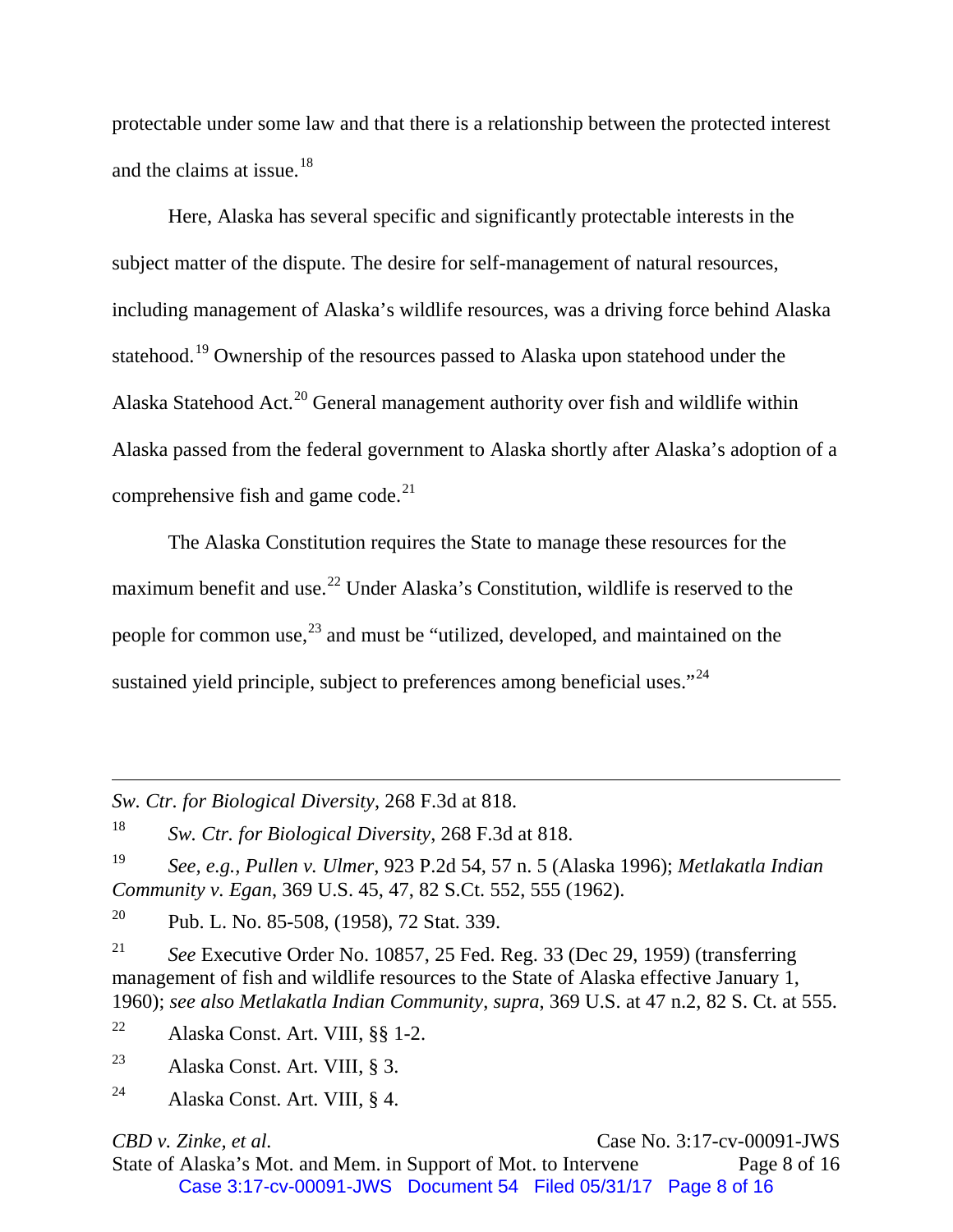Under Alaska law, responsibility for wildlife management in Alaska is constitutionally vested in the Alaska legislature,  $2<sup>5</sup>$  but regulatory authority has been statutorily delegated to the Alaska Board of Game,  $^{26}$  $^{26}$  $^{26}$  and administrative authority to the Commissioner of the Alaska Department of Fish and Game.<sup>[27](#page-8-2)</sup> Subject to a subsistence priority,<sup>[28](#page-8-3)</sup> the Alaska Board of Game uses its authority to manage wildlife, including the authority to regulate taking of wildlife resources. Under this authority, the Alaska Board of Game has adopted comprehensive wildlife regulations.[29](#page-8-4)

Courts have consistently held that rights such as those asserted by Alaska are sufficient to meet the standards required to intervene as a matter of right.<sup>[30](#page-8-5)</sup> The State has a significant protectable interest that could be impacted by this lawsuit because the State has an interest in maintaining its legal role with regard to wildlife management and

<span id="page-8-1"></span><sup>26</sup> AS 16.05.221; AS 16.05.241; AS 16.05.255; AS 16.05.258.

<span id="page-8-2"></span><sup>27</sup> AS 16.05.010; AS 16.05.020; AS 16.05.050; AS 16.05.060; AS 16.05.241.

<span id="page-8-4"></span><sup>29</sup> AS 16.05.255; 5 AAC 84; 5 AAC 85; 5 AAC 92.

<span id="page-8-5"></span><sup>30</sup> *See, e.g., Scotts Valley Band of Pomo Indians v. United States*, 921 F.2d 924 (9th Cir.1990) (finding that a City's interests in taxing and regulating contested lands were significantly protectable interests warranting intervention as of right); *Mille Lacs Band of Chippewa Indians v. Minnesota*, 989 F.2d 994, 997-98 (8th Cir.1993) (finding that county's and landowners' property values that could be affected by the outcome of the litigation were protectable interests warranting intervention), *Douglas County v. Babbitt*, 48 F.3d 1495, 1497, 1501 (9th Cir.1995) (holding that a county asserting proprietary environmental interests in lands adjacent to federal land had standing to challenge the Secretary of the Interior's failure to comply with NEPA); *Sierra Club v. Robertson*, 960 F.2d 83, 84 (8th Cir.1992) (finding that a State's asserted interests in fish and wildlife, recreational opportunities, and water quality were sufficient to proceed as plaintiffintervenor challenging the Forest Service's forest management plan).

**CBD** *v. Zinke, et al.* **Case No. 3:17-cv-00091-JWS** State of Alaska's Mot. and Mem. in Support of Mot. to Intervene Page 9 of 16 Case 3:17-cv-00091-JWS Document 54 Filed 05/31/17 Page 9 of 16

<span id="page-8-0"></span><sup>&</sup>lt;sup>25</sup> Alaska Const. Art. VIII,  $\S$  2.

<span id="page-8-3"></span><sup>&</sup>lt;sup>28</sup> AS 16.05.258.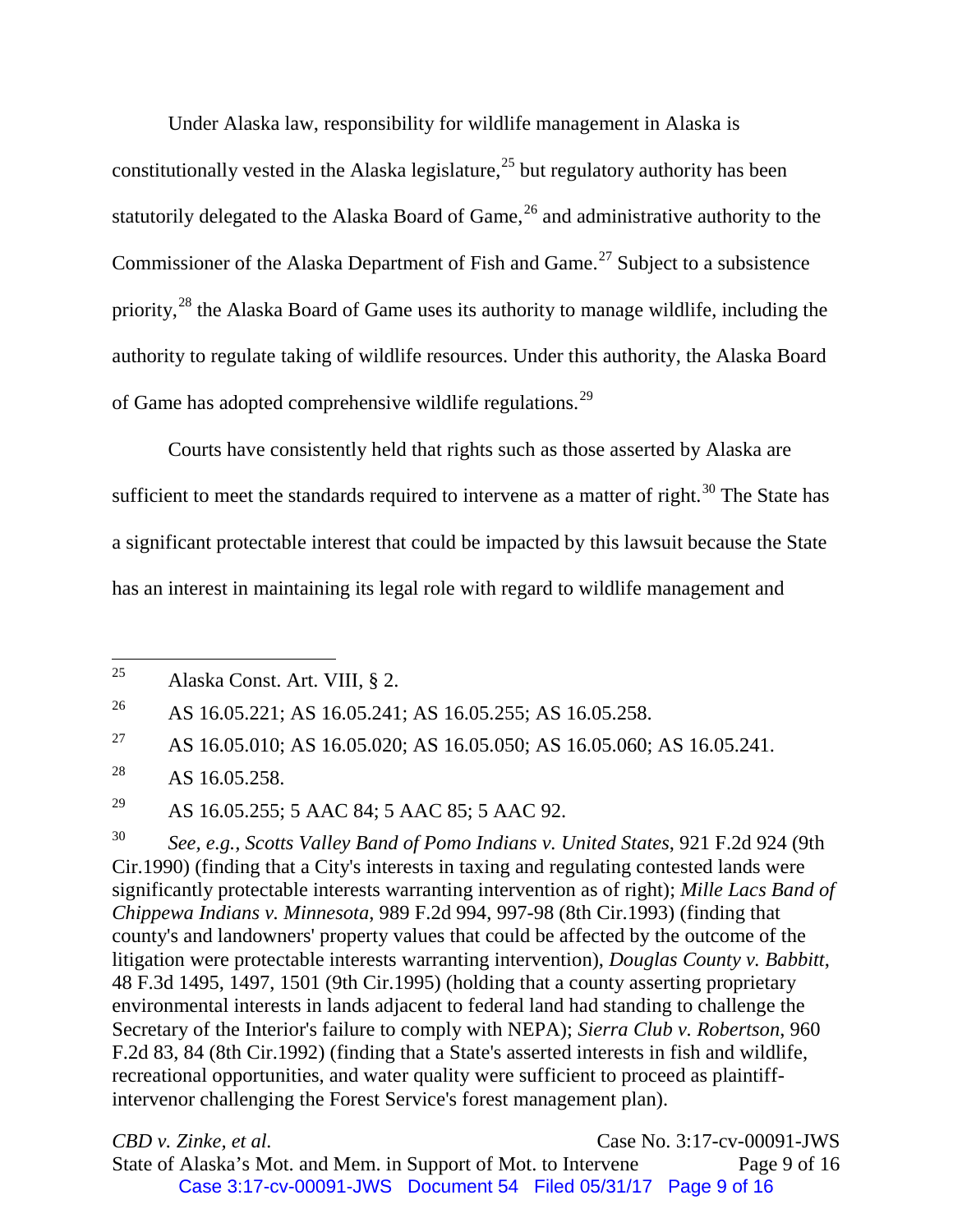regulating hunting and trapping.<sup>[31](#page-9-0)</sup> The State of Alaska has a significant interest in defending the CRA and revocation of the FWS Rule in this litigation. The "interest" standard is met. $32$ 

## **C. The outcome of this lawsuit could impact Alaska's interests.**

A third criterion for intervention as of right is that the action's disposition may, as a practical matter, impair or impede the intervenor's ability to protect the asserted interest.<sup>[33](#page-9-2)</sup> The question of impairment is not separate from the question of existence of an interest.<sup>[34](#page-9-3)</sup> In reviewing this prong, courts look to the "'practical consequences' of denying intervention, even where the possibility of future challenge to the regulation [remains] available."[35](#page-9-4) The Rule 24 advisory committee note provides "[i]f an absentee would be substantially affected in a practical sense by the determination made in an action, he should, as a general rule, be entitled to intervene.<sup>[36](#page-9-5)</sup>

In this lawsuit, CBD seeks to invalidate a federal statute for the purpose of seeking to reinstate a revoked agency rule. The relief requested by plaintiff would interfere with

*CBD v. Zinke, et al.* **Case No. 3:17-cv-00091-JWS** State of Alaska's Mot. and Mem. in Support of Mot. to Intervene Page 10 of 16 Case 3:17-cv-00091-JWS Document 54 Filed 05/31/17 Page 10 of 16

<span id="page-9-0"></span> <sup>31</sup> *See* Declarations of Bruce Dale and Hazel Nelson.

<span id="page-9-1"></span><sup>32</sup> *U.S. v. State of Oregon*, 745 F.2d 550, 552 (9th Cir. 1984) (no serious dispute that Idaho had an interest in anadromous fish runs in the upper tributaries of the Columbia River in Idaho and that its participation would not prejudice other parties, therefore its Rule 24(a)(2) motion to intervene in litigation involving a management plan which could have significant impact upon its fish resources should have been granted).

<span id="page-9-2"></span><sup>33</sup> *Wilderness Soc. v. U.S. Forest Serv.*, 630 F.3d at 1177.

<span id="page-9-3"></span><sup>34</sup> *See, e.g., Natural Res. Def. Council, Inc. v. U.S. Nuclear Regulatory Comm'n*, 578 F.2d 1341, 1345 (10th Cir. 1978).

<span id="page-9-4"></span><sup>35</sup> *Natural Res. Def. Council v. Costle*, 561 F.2d 904, 909 (D.C. Cir. 1977).

<span id="page-9-5"></span><sup>36</sup> *Sw. Ctr. for Biological Diversity,* 268 F.3d at 822 (quoting Rule 24 advisory committee's notes).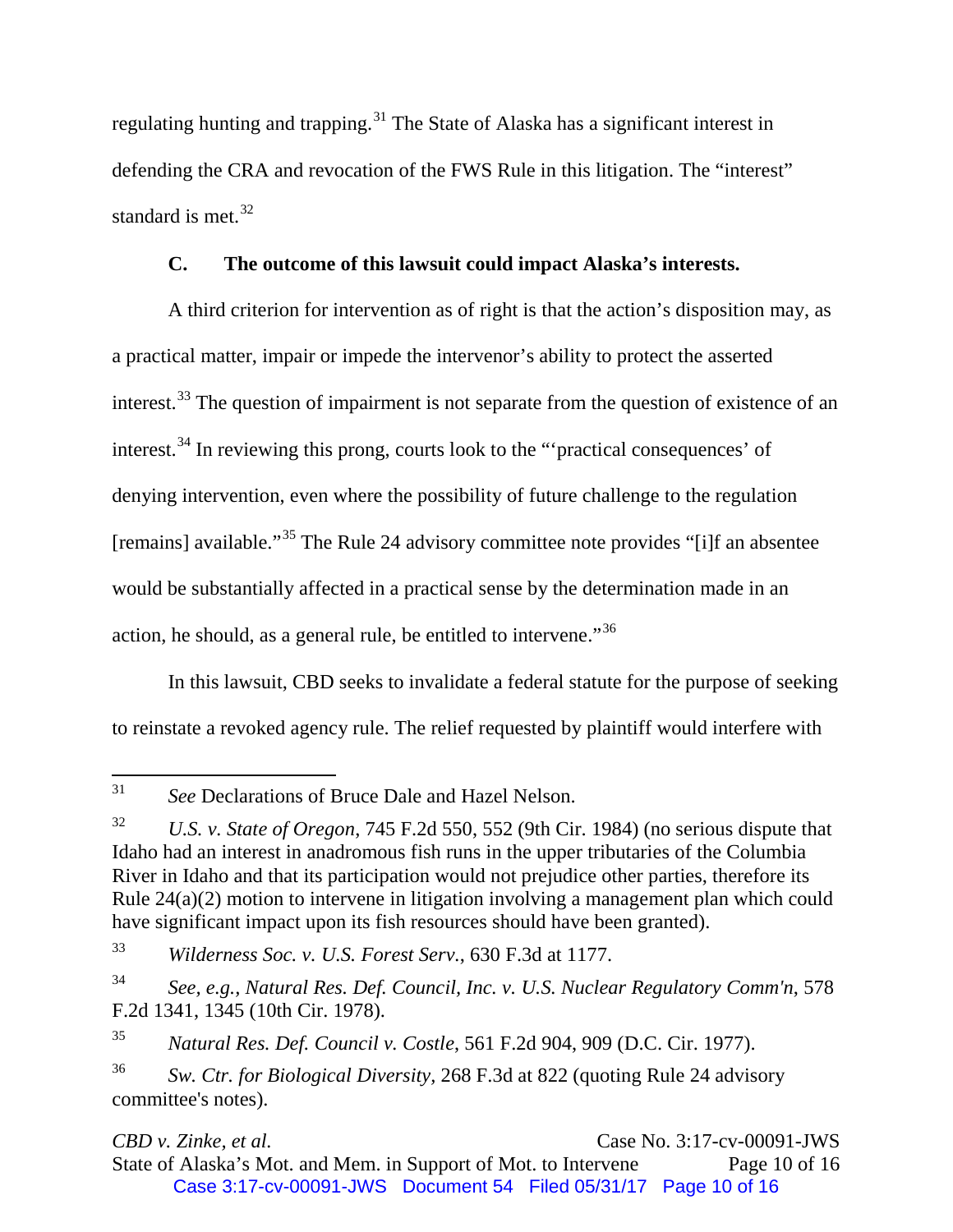Alaska's exercise of its sovereign jurisdiction over its wildlife. It could divest the State of its sovereign control over fish and wildlife, an essential attribute of state sovereignty. Reinstatement of the FWS Rule would allow an agency regulation to preempt valid Alaska regulations, in spite of legislation to the contrary passed by Congress and signed into law by the President. Without intervention, Alaska would be under constraints imposed by judicial directives and interpretations that effectively would limit Alaska's regulations on almost 80 million acres in the State, and Alaska will have had no say in those directives or interpretations.

### **D. The parties do not adequately represent Alaska's interests.**

If an applicant meets the conditions of timeliness and impairment of interest, intervention shall be permitted "unless the applicant's interest is adequately represented by existing parties."[37](#page-10-0) According to the United States Supreme Court, "[t]he requirement of the Rule is satisfied if the applicant shows that representation of his interest 'may be' inadequate; and the burden of making that showing should be treated as minimal."<sup>[38](#page-10-1)</sup> The final criterion is whether the representation of Alaska's interests by existing parties "may be" inadequate. The burden of that showing is minimal.<sup>[39](#page-10-2)</sup> In assessing representation, courts consider (1) whether the present parties' interests are such that they will undoubtedly make all of the intervenor's arguments, (2) whether the present parties are capable and willing to make those arguments, and (3) whether the would-be intervenor

*CBD v. Zinke, et al.* **Case No. 3:17-cv-00091-JWS** State of Alaska's Mot. and Mem. in Support of Mot. to Intervene Page 11 of 16 Case 3:17-cv-00091-JWS Document 54 Filed 05/31/17 Page 11 of 16

<span id="page-10-0"></span> $37$  Fed. R. Civ. P. 24(a)(2).

<span id="page-10-1"></span><sup>38</sup> *Trbovich v. United Mine Workers of America*, 404 U.S. 528, 538 n.10, (1972).

<span id="page-10-2"></span><sup>39</sup> *Sw. Ctr. for Biological Diversity*, 268 F.3d at 823.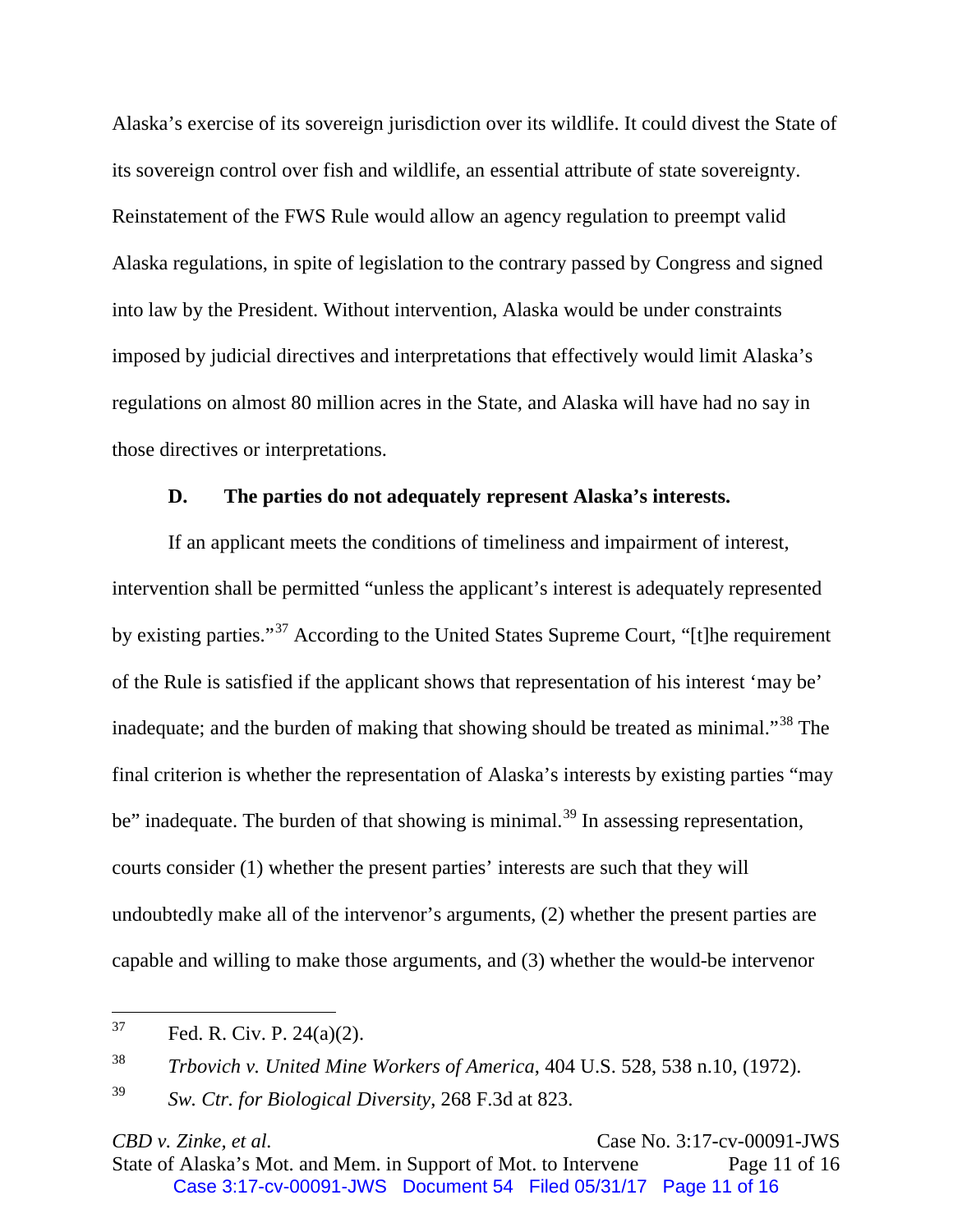would offer any necessary elements to the proceedings that other parties would neglect.<sup>[40](#page-11-0)</sup> The inquiry should focus on the subject of the action, not just the particular issues before the court at the time of the motion. $41$ 

As a preliminary matter, as an adverse party, Plaintiffs cannot adequately represent Alaska's interests.[42](#page-11-2)

Alaska's interests are also not adequately represented by Defendants. Alaska acknowledges the ultimate goal of both Alaska and Defendants may be to uphold the CRA. However, Alaska has a separate and distinct interest in the management, conservation and regulation of all wildlife and other natural resources within its jurisdiction, including on federal lands.<sup> $43$ </sup> Pertaining to that interest, the State and Federal-Defendant's interests are not aligned. Alaska contends the underlying regulation promulgated by the FWS was unlawful and filed a lawsuit to challenge the same.<sup>[44](#page-11-4)</sup> In this lawsuit, CBD alleges that Alaska's regulations amounted to "aggressive predator control efforts [that] conflict with [FWS's] statutory mandates to conserve natural diversity."<sup>[45](#page-11-5)</sup> To the extent this litigation addresses FWS's statutory mandates—or Alaska's sovereign

**CBD** *v. Zinke, et al.* **Case No. 3:17-cv-00091-JWS** State of Alaska's Mot. and Mem. in Support of Mot. to Intervene Page 12 of 16 Case 3:17-cv-00091-JWS Document 54 Filed 05/31/17 Page 12 of 16

<span id="page-11-0"></span> <sup>40</sup> *Sw. Ctr. for Biological Diversity*, 268 F.3d at 822.

<span id="page-11-1"></span><sup>41</sup> *Id.* at 823.

<span id="page-11-2"></span><sup>42</sup> *See United States v. Stringfellow*, 783 F.2d 821, 828 (9th Cir. 1986) (adverse party cannot adequately represent applicant's interests), *rev'd on other grounds by Stringfellow v. Concerned Neighbors in Action*, 480 U.S. 370 (1987).

<span id="page-11-3"></span><sup>43</sup> Alaska Const. Art. VIII, §§ 1, 2, 4; AS 16.05.020.

<span id="page-11-4"></span><sup>44</sup> *State of Alaska v. Zinke*, et. al. No. 3:17-cv-00013-JWS.

<span id="page-11-5"></span><sup>&</sup>lt;sup>45</sup> Complaint, Dkt. 1, ¶ 34.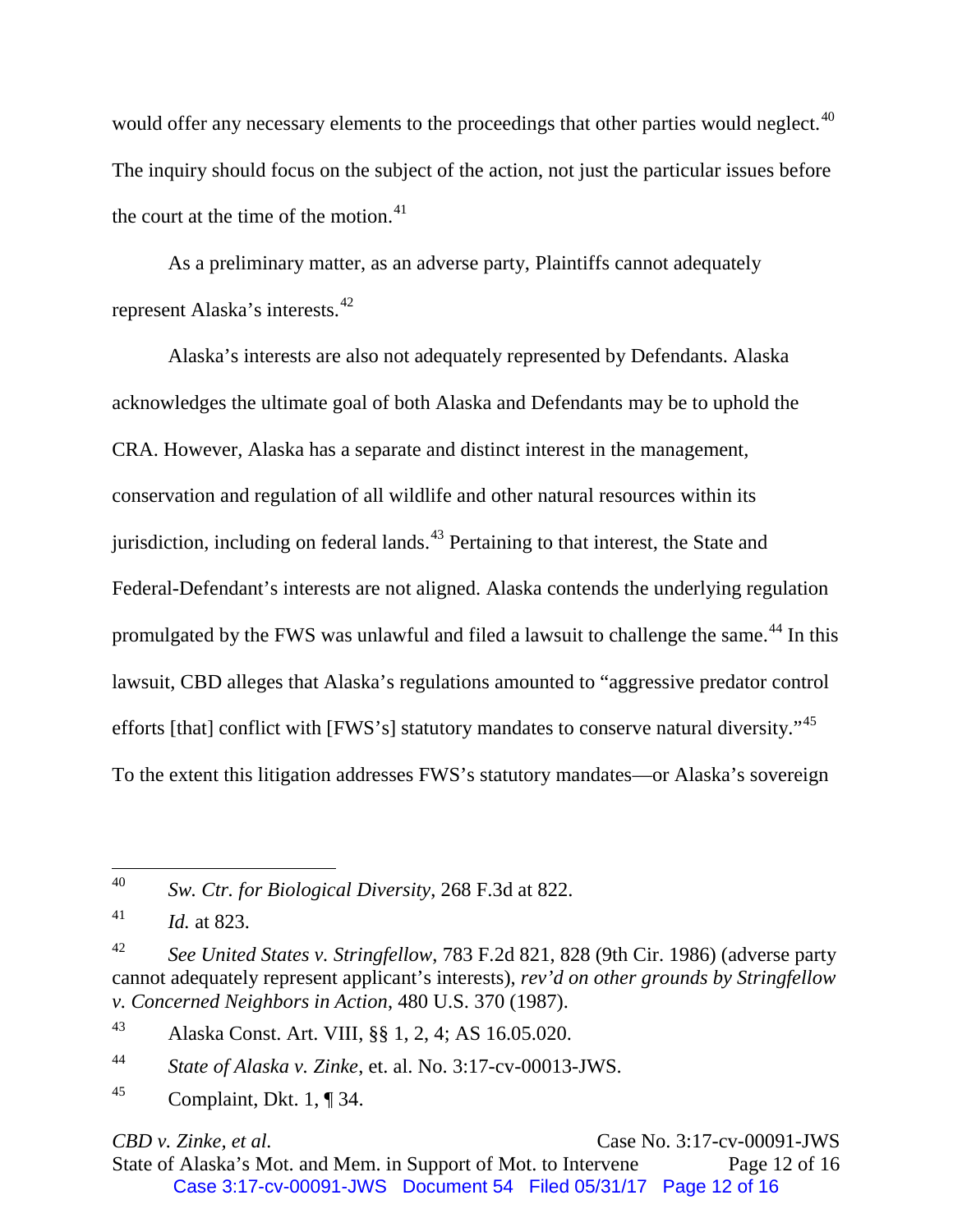interest to manage the fish and wildlife within its borders — the Federal-Defendants will not adequately represent the State's interests.

Similarly, Alaska's interests are also not adequately represented by the applicant intervenors, even though we share the goal of upholding the CRA and maintaining the State's authority.<sup>[46](#page-12-0)</sup> While other applicant intervenors may also seek to uphold the CRA, their interests are focused on the representing their personal interests or the interests of their members. The interests of the applicant intervenors are far narrower than those asserted by Alaska in its wildlife, natural resources, and all of its citizens.<sup>[47](#page-12-1)</sup>

In sum, the other parties to this dispute will not raise Alaska's arguments in defense of the CRA, particularly those defenses arising from Alaska's role as a sovereign entity and Alaska's interest in sustained yield management of its wildlife resources. Given Alaska's unique role, the other parties to this dispute simply cannot raise all of Alaska's anticipated or potential arguments. In addition, if the parties engage in any form of settlement and/or mediation it is likely that a future settlement proposal solely between Plaintiffs and Defendants would not necessarily consider Alaska's interests. It is

<span id="page-12-0"></span> <sup>46</sup> *See, e.g.*, *Sierra Club v. Robertson*, 960 F.2d 83, 86 (8th Cir. 1992) (finding Arkansas' interest not adequately protected by Plaintiffs because "[t]he State is a government entity, obliged to represent the interests of all of its citizens … the State has an interest in protecting and promoting the state economy on behalf of all of its citizens … the State has an interest in protecting its tax revenues").

<span id="page-12-1"></span><sup>47</sup> *See, e.g., Citizens for Balanced Use v. Montana Wilderness Ass'n*, 647 F.3d 893, 899 (9th Cir. 2011) (in holding private applicants and United States Forest Service interest sufficiently different, court stated "the government's representation of the public interest may not be identical to the individual parochial interest of a particular group just because both entities occupy the same posture in the litigation") (internal quotations omitted).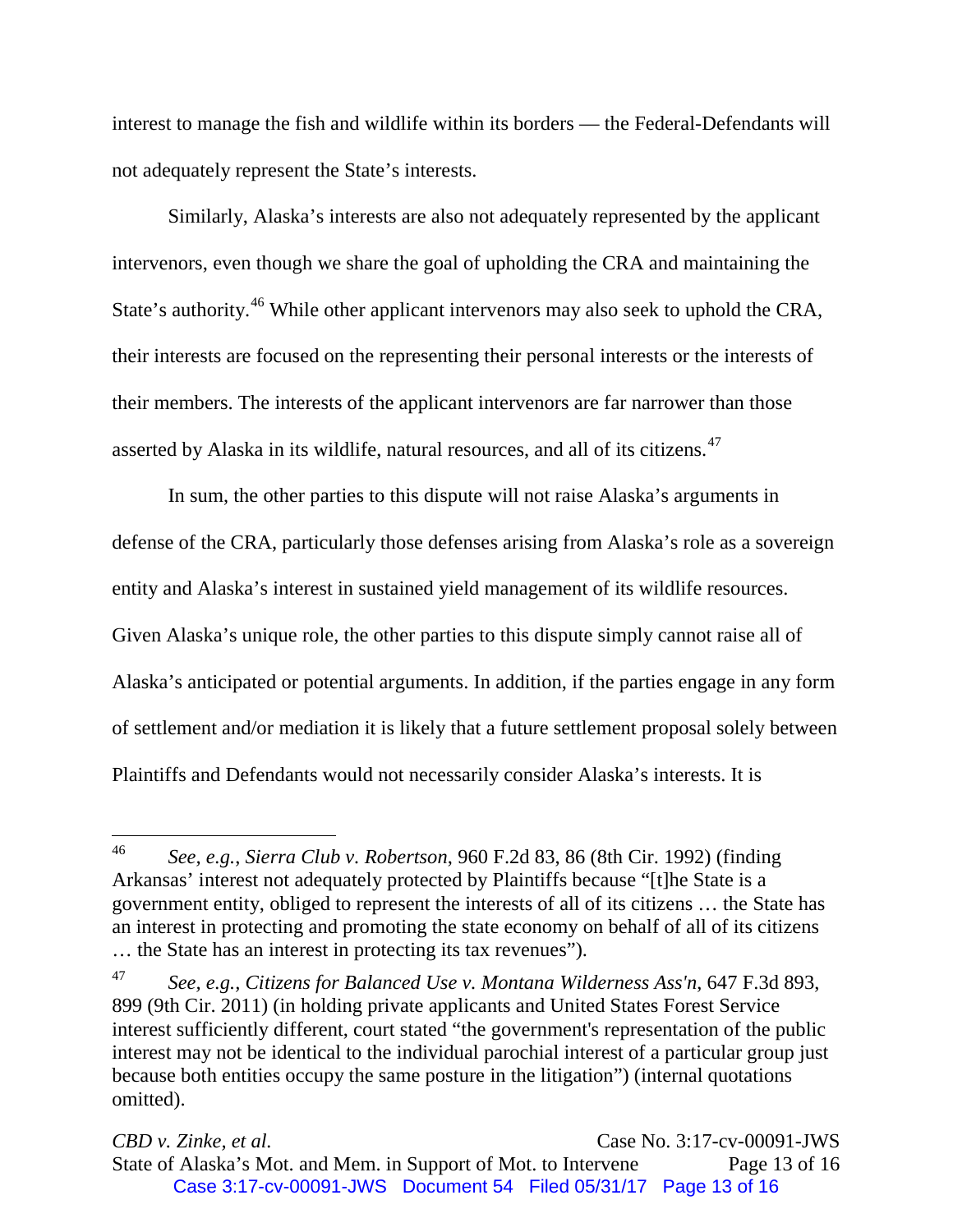paramount that Alaska be involved in such discussions to ensure its interests are also considered.

# **II. Alternatively, Alaska is entitled to permissive intervention (Fed. R. Civ. P. 24(b)).**

The State believes it is entitled to intervene in this case as of right. However,

should the Court determine otherwise, the State should be permitted to intervene under

Fed. R. Civ. P. 24(b):

Upon timely application anyone may be permitted to intervene in an action … when an applicant's claim or defense and the main action have a question of law or fact in common.... In exercising its discretion the court shall consider whether the intervention will unduly delay or prejudice the adjudication of the rights of the original parties.

As explained above, Alaska's motion is timely.

In addition, by virtue of its statutory and constitutional responsibilities described above, Alaska holds claims and defenses in common with questions of law and fact raised by Plaintiff's complaint. Alaska shares Defendant's interest in upholding the validity of the CRA and the validity of the revocation of the Refuge Rule. Alaska's participation will "contribute to full development of the underlying factual issues in the suit and to the just and equitable adjudication of the legal questions presented."<sup>[48](#page-13-0)</sup>

Allowing the State to intervene at this stage of the case will not unduly delay or prejudice the rights of any parties. The case will be able to proceed on its existing schedule, with the State's participation and sovereign perspective.

<span id="page-13-0"></span> <sup>48</sup> *U.S. Postal Service v. Brennan*, 579 F.2d 188, 192 (9th Cir. 1978); *accord, Kootenai Tribe of Idaho v. Veneman*, 313 F.3d 1094, 1111 (9th Cir. 2002).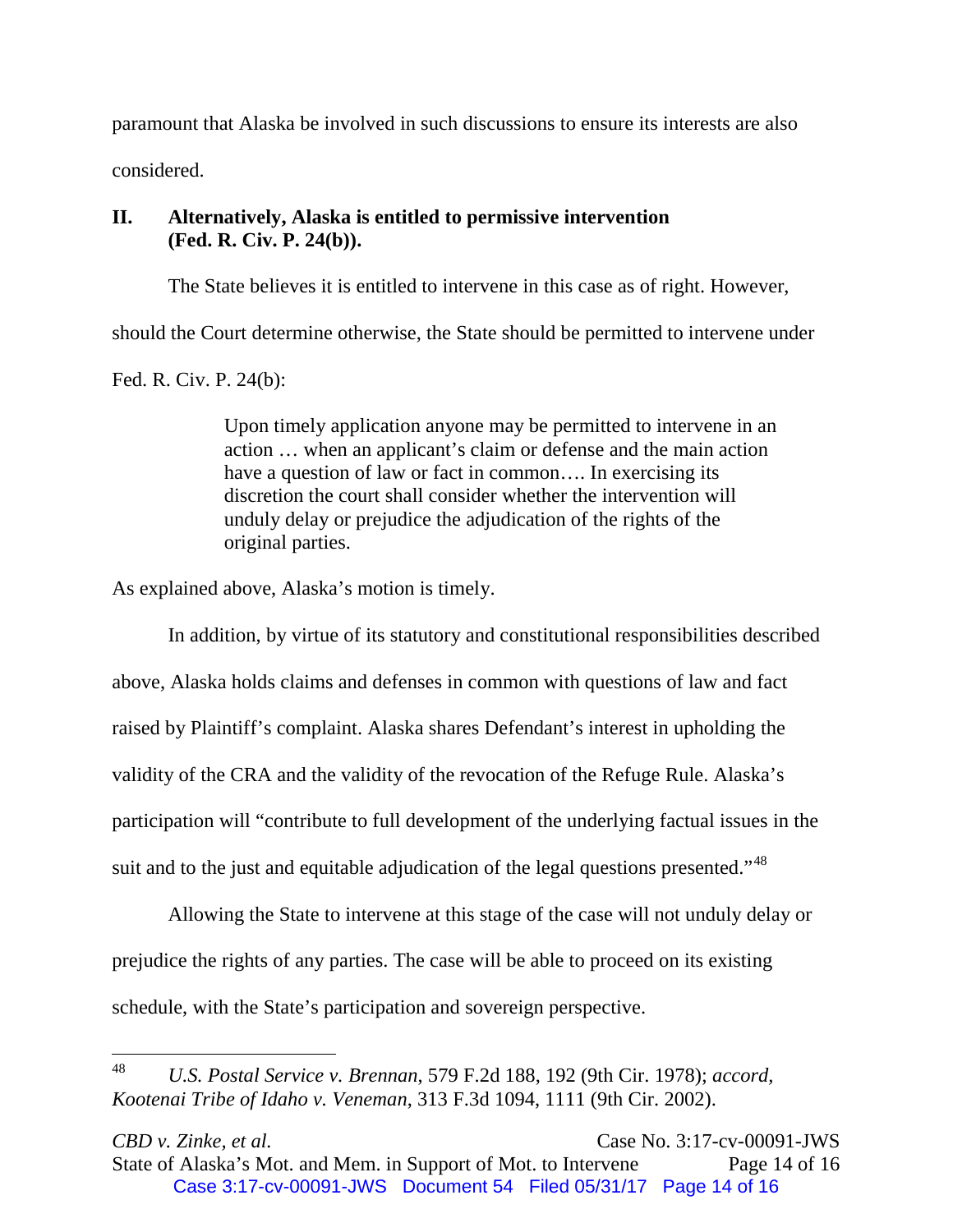As a result, in the event this Court finds Alaska is not entitled to intervention as a matter of right, Alaska nonetheless satisfies the elements for Rule 24(b). As such, this Court should enter an Order granting Alaska leave to intervene in this lawsuit.

### **CONCLUSION**

For the reasons set forth above, Alaska asks the Court to recognize the State's

right to intervene in this matter, or, in the alternative, grant the State permission to

intervene. A proposed Order to that effect is hereby lodged with this Motion.

Dated: May 31, 2017.

### JAHNA LINDEMUTH ATTORNEY GENERAL

By: /s/ Cheryl R. Brooking

Cheryl R. Brooking AK Bar No. 9211069 Assistant Attorney General Department of Law  $1031$  W.  $4<sup>th</sup>$  Avenue, Suite 200 Anchorage, AK 99501 Telephone: 907-269-5100 Facsimile: 907-279-8644 Email: cheryl.brooking@alaska.gov

Jessica M. Alloway AK Bar No. 1205045 Assistant Attorney General Department of Law  $10\overline{3}1$  W. 4<sup>th</sup> Avenue, Suite 200 Anchorage, AK 99501 Telephone: 907-269-5100 Facsimile: 907-279-8644 Email: jessie.alloway@alaska.gov